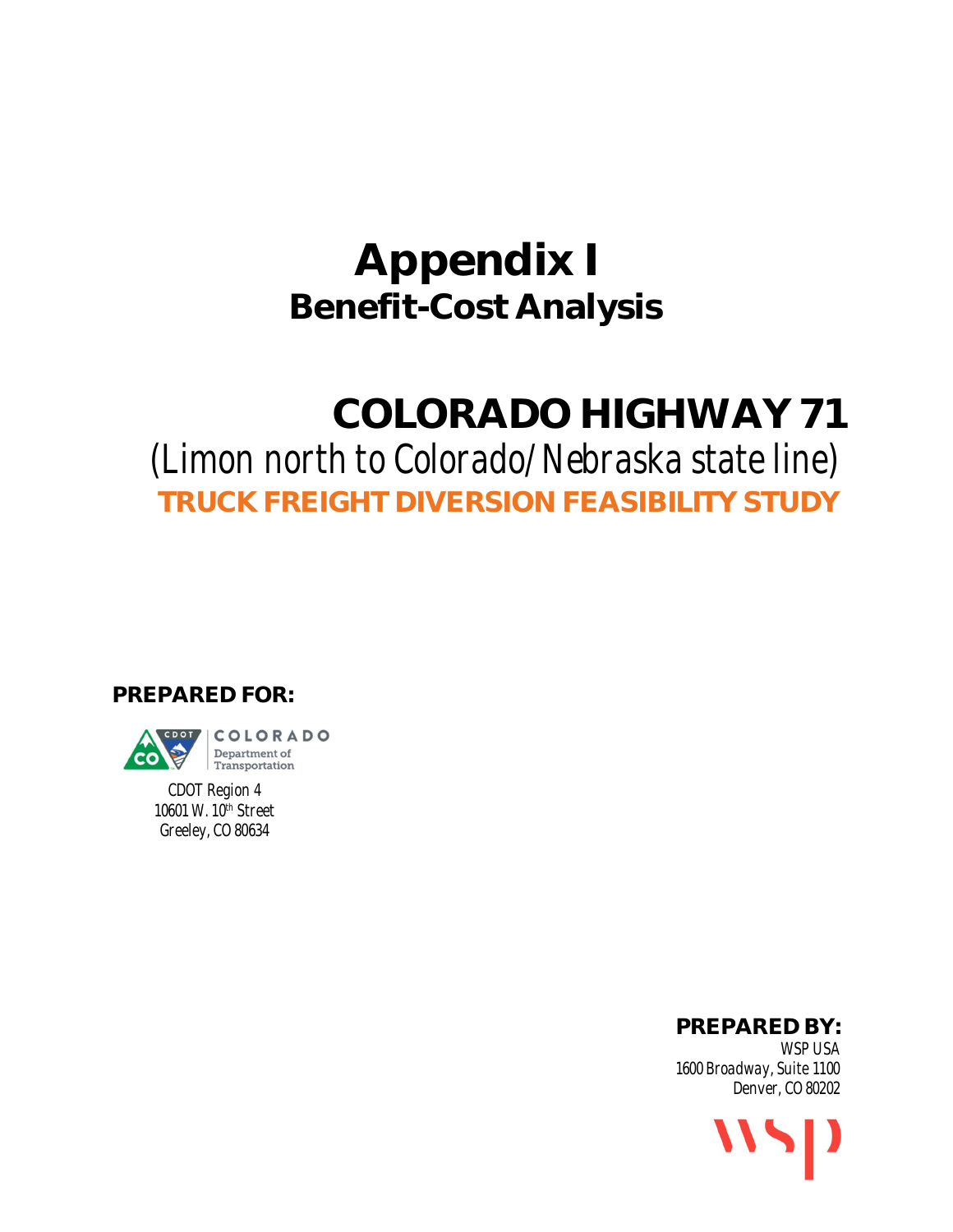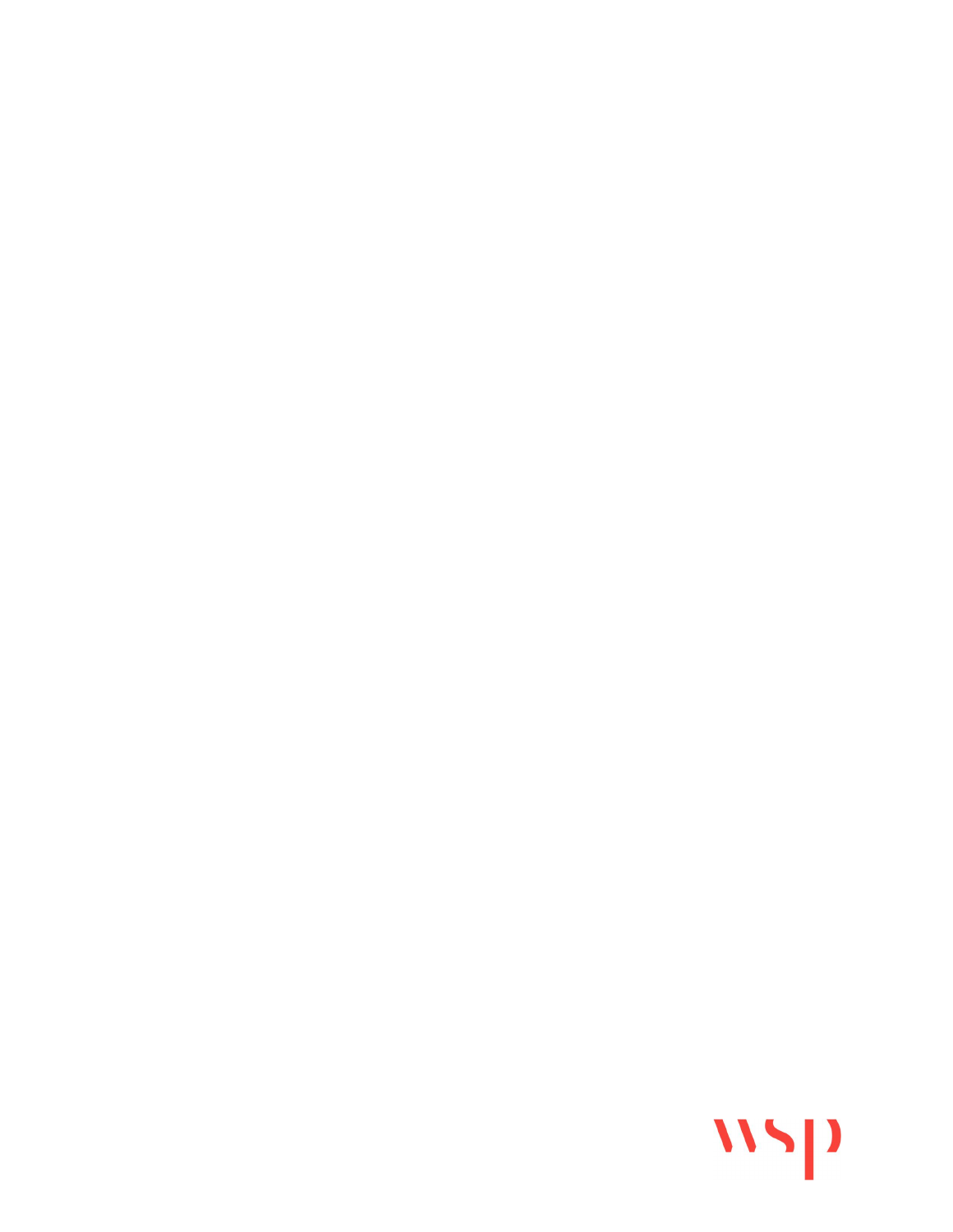# **COLORADO HIGHWAY 71**

# *(Limon north to Colorado/Nebraska state line)* **TRUCK FREIGHT DIVERSION FEASIBILITY STUDY** *BENEFIT COST ANALYSIS*

**December 2019**

**PREPARED FOR:**



*CDOT Region 4 10601 W. 10th Street Greeley, CO 80634*

**PREPARED BY:**

*WSP USA 1600 Broadway, Suite 1100 Denver, CO 80202*

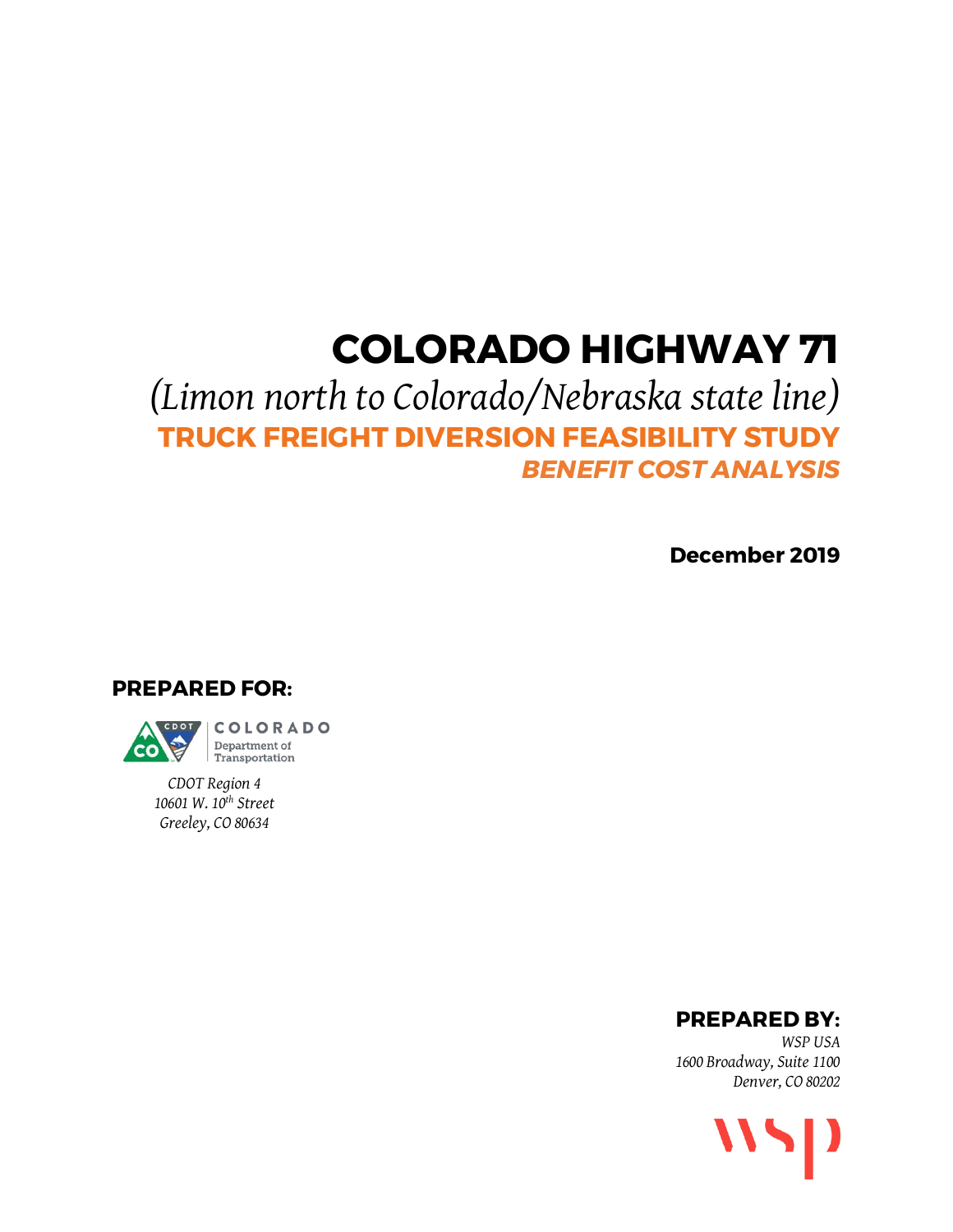| <b>REVISION RECORD</b> |                                                                            |                                                                                                                                                          |  |  |
|------------------------|----------------------------------------------------------------------------|----------------------------------------------------------------------------------------------------------------------------------------------------------|--|--|
| Rev#                   | Changes<br>Date                                                            |                                                                                                                                                          |  |  |
|                        | September 2019                                                             | N/A                                                                                                                                                      |  |  |
|                        | October 2019                                                               | Corrected terms and clarified narrative. No change to results.                                                                                           |  |  |
|                        | Updated 4LH results to reflect model traffic adjustments.<br>November 2019 |                                                                                                                                                          |  |  |
| 3                      | December 2019                                                              | Added executive summary and information on interstate freeway<br>scenario; updated cost information across scenarios; removed<br>adjusted S/2PL scenario |  |  |

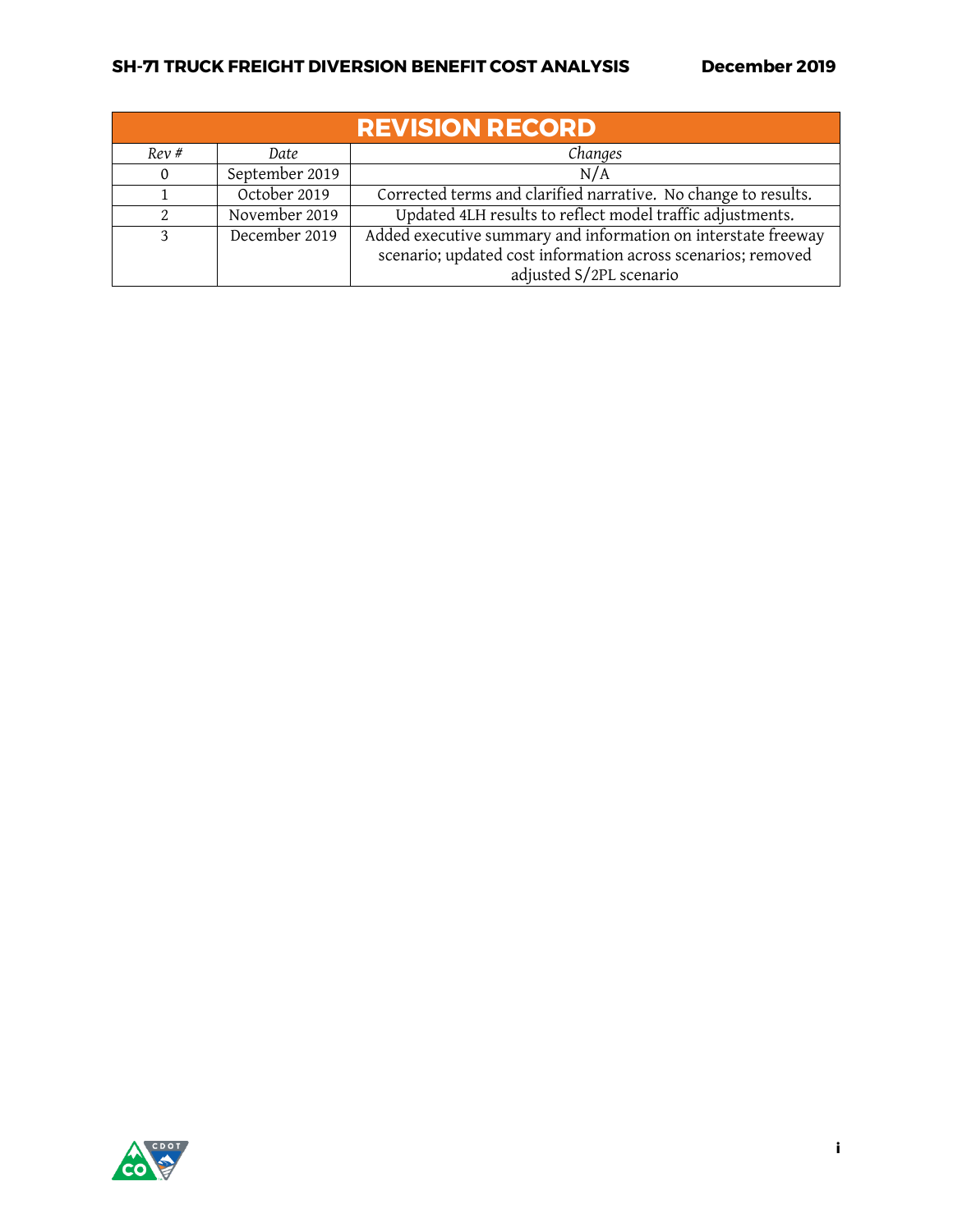## <span id="page-4-2"></span>**EXECUTIVE SUMMARY**

A benefit-cost analysis (BCA) was conducted on the proposed SH-71 improvement alternatives to assess whether the projected benefits of the project merit the expense. The BCA framework looks at project benefits and costs from a national perspective, capturing the net welfare change created by the project, including cost savings and increases in welfare (benefits), welfare reductions (disbenefits), and project costs (e.g., operating and capital costs).

The BCA framework involves defining a Base or "No Build" Case, which is compared to the "Build" Case. In the case of this project, three alternative Build Cases are considered:

- the "Shoulders / Passing Lanes" (S/PL) scenario, in which passing lanes and shoulders are added to SH-71;
- the "Four-Lane Highway" (4LH) scenario, in which SH-71 is converted to four full lanes;
- and the "Interstate Freeway" scenario in which SH-71 is converted to a six-lane interstate

In evaluating the benefits of these three scenarios, the BCA relies on the National Truck Freight Model, described in Section 6.0 of the main report, which evaluates the impacts of each scenario on nationwide VMT and VHT because long-haul freight movements are national in scale. The National Truck Freight Model uses speed improvements as a proxy for modeling qualitative driver comfort benefits. The scenarios assessed in the BCA are represented in the National Truck Freight Model as shown i[n Table ES-](#page-4-0)[1.](#page-4-0) The 4LH and Interstate Freeway options use the same model scenario, reflecting that no difference in traffic flow is expected between the two scenarios.

### **Table ES-1: Truck Freight Model Scenarios**

<span id="page-4-0"></span>

| <b>Scenario</b>          | <b>Average Speed on SH-71</b> | <b>Speed Decrease on the</b><br><b>Front Range</b> |
|--------------------------|-------------------------------|----------------------------------------------------|
| No Build / Baseline 2040 | $65$ mph                      | 10%                                                |
| S/PL                     | 70 mph                        | 10%                                                |
| 4LH / Interstate Freeway | 80 mph                        | 10%                                                |

Actual 2018 data and results of the model for 2040 are shown in [Table ES-2.](#page-4-1) This data reflects information for multiunit trucks (MUT), and not all vehicles.

### **Table ES-2: National Truck Freight Model Results**

<span id="page-4-1"></span>

| <b>Scenario</b>                           | <b>SH-71 Volumes Nationwide Nationwide</b><br>(AADT) | <b>Daily VMT</b> | <b>Daily VHT</b> |
|-------------------------------------------|------------------------------------------------------|------------------|------------------|
| Actual Data 2018                          | 208                                                  | 328,952,572      | 4,940,886        |
| No Build (Projected 2040)                 | 518                                                  | 526,190,726      | 8,390,993        |
| S/PL (Projected 2040)                     | 891                                                  | 526,228,263      | 8,381,913        |
| 4LH / Interstate Freeway (Projected 2040) | 1,156                                                | 526,249,312      | 8,373,539        |

Estimated values for the years between 2018 and 2040 are projected by assuming a linear trend between the 2018 actual data and the projected 2040 data for the No-Build forecast. For the Build forecasts, forecasts follow the same trend as the No-Build until the project opens in 2030. The forecasts then follow a linear trend from that point to the 2040 value. Values post-2040 are assumed to remain constant at 2040 levels for Build and No-Build scenarios.

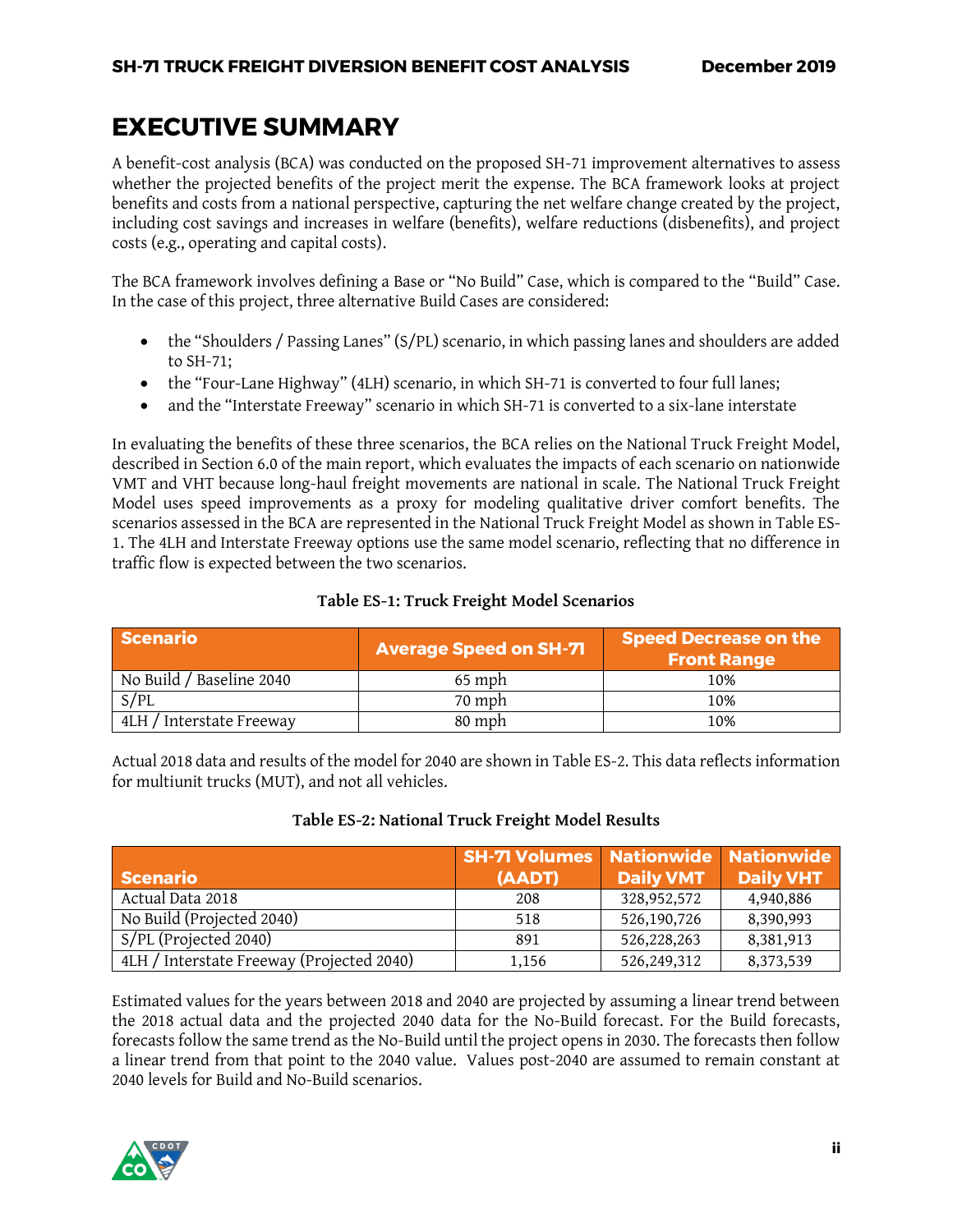## <span id="page-5-2"></span>**PROJECT BENEFITS**

The benefits and disbenefits measured in this BCA reflect the difference in nationwide truck VMT and VHT as a result of the project, as well as changes in safety outcomes. The congestion on the Front Range and capacity improvements on SH-71 cause drivers to go out of their way to save time. Therefore the VHT decrease (benefit) is to some degree offset by the VMT increase (disbenefit), which results in a diluted net benefit profile. The values of these benefits and disbenefits over 20 years of operations are summarized i[n Table ES-3](#page-5-0) in undiscounted terms and discounted using a 7 percent rate. 1

<span id="page-5-0"></span>

| <b>Type of Benefit</b>            |                | S/PL              | 4LH / Interstate Freeway |                   |  |
|-----------------------------------|----------------|-------------------|--------------------------|-------------------|--|
|                                   | <b>Undisc.</b> | <b>Disc. (7%)</b> | <b>Undisc.</b>           | <b>Disc. (7%)</b> |  |
| Travel Time Savings               | \$1,466.3      | \$334.4           | \$2,818.5                | \$642.7           |  |
| Change in Emissions               | (\$28.6)       | (\$6.4)           | $(*44.6)$                | $(*10.0)$         |  |
| Change in Vehicle Operating Costs | (\$190.8)      | $(*43.5)$         | (\$297.7)                | $(*67.9)$         |  |
| Safety Benefits                   | \$140.3        | \$36.4            | \$108.0                  | \$28.0            |  |
| Net Benefits                      | \$1,387.3      | \$320.8           | \$2,584.3                | \$592.8           |  |

#### **Table ES-3: Benefits Summary, 2019 \$Millions**

## <span id="page-5-3"></span>**PROJECT COSTS**

Capital costs for the different scenarios of the SH-71 project are estimated using high and low estimates of the cost per mile of repaving and widening shoulders, adding passing lanes, converting to four-full lanes, and converting to an interstate freeway. These costs are applied to the total project length of 131 miles. For the S/PL project, 20 percent of the project length is assumed to be made up of passing lanes, and 80 percent of widened shoulders.

Once complete, the SH-71 improvements will cost money to operate and maintain in a state of good repair. These O&M costs are estimated based on historical expenditures per lane mile and the number of new lane miles under each scenario.

Estimated O&M costs and high, low, and mid-range capital costs for each project scenario are presented in [Table ES-4](#page-5-1) in undiscounted terms and discounted using a 7 percent rate. Across all scenarios, construction is assumed to begin in 2020 and last 10 years, with capital costs evenly distributed across that time. O&M costs are assumed to begin post-construction in 2030 and continue for 20 years of operations.

<span id="page-5-1"></span>

| <b>Type of Cost</b>  | S/PL           |         | 4LH     |                                       | <b>Interstate Freeway</b> |                   |
|----------------------|----------------|---------|---------|---------------------------------------|---------------------------|-------------------|
|                      | <b>Undisc.</b> |         |         | Disc. (7%) Undisc. Disc. (7%) Undisc. |                           | <b>Disc. (7%)</b> |
| Capital Costs - Low  | \$238.0        | \$167.2 | \$693.9 | \$487.4                               | \$2,389.4                 | \$1,678.2         |
| Capital Costs - Mid  | \$325.1        | \$228.3 | \$833.4 | \$585.4                               | \$2,814.3                 | \$1,976.6         |
| Capital Costs - High | \$412.2        | \$289.5 | \$972.9 | \$683.3                               | \$3,239.1                 | \$2,275.0         |
| O&M Costs - All      | \$4.2          | \$1.1   | \$17.3  | \$4.7                                 | \$32.9                    | \$8.9             |

| Table ES-4: Costs Summary, 2019 \$Millions |  |  |
|--------------------------------------------|--|--|
|--------------------------------------------|--|--|

 $\overline{\phantom{a}}$ <sup>1</sup> The discount rate is used in economic analysis to compare future benefits and costs to present values, and represents the fact that a dollar today is worth more than a dollar next year. The real discount rate of 7.0 percent used for this analysis is consistent with USDOT BCA Guidance for Discretionary Grants and OMB Circular A-94.

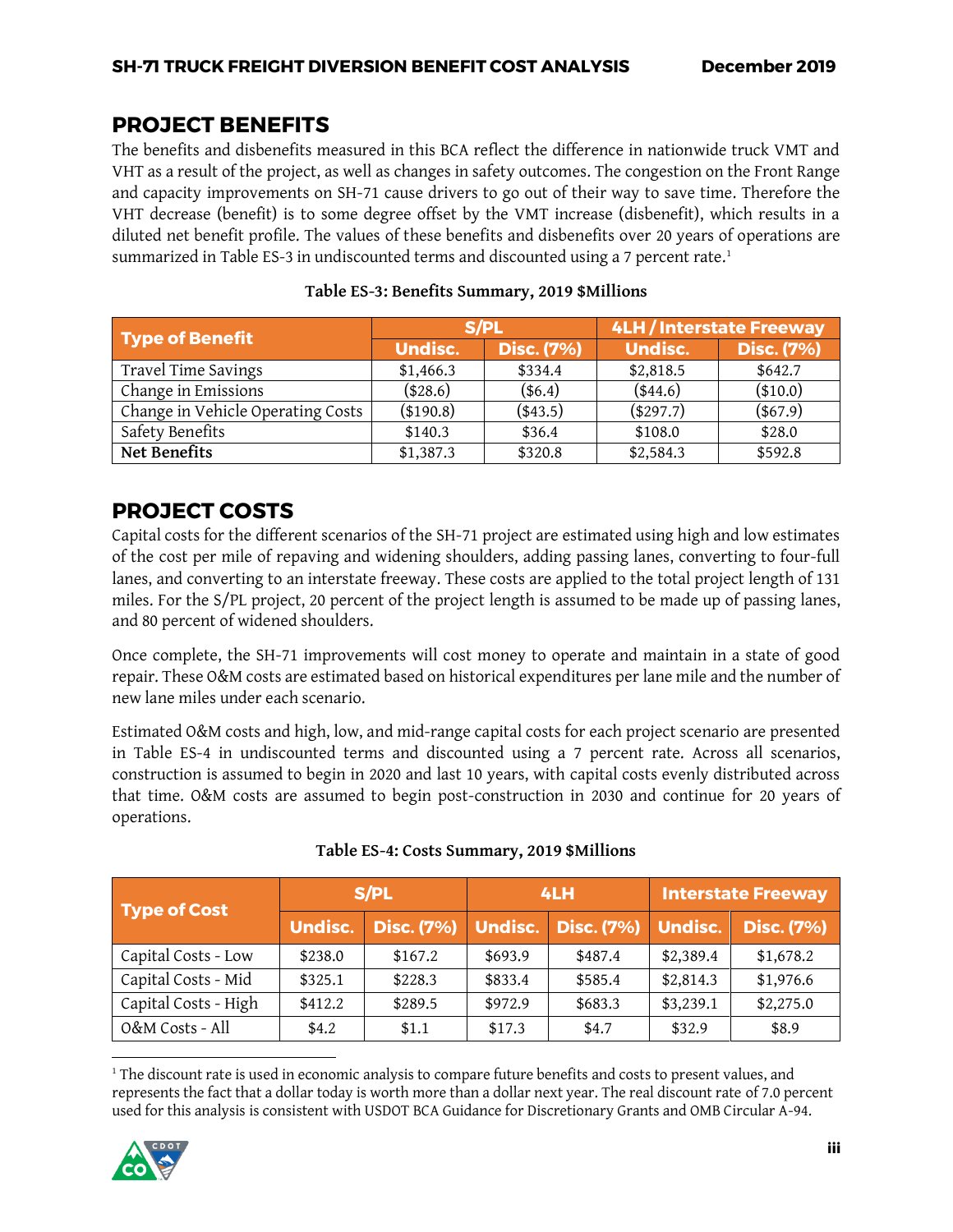## <span id="page-6-1"></span>**SUMMARY RESULTS**

This analysis compares the benefits and costs of the SH-71 Improvement Project, under three different Build alternatives, to a No-Build alternative in which no project is undertaken. It also relies on two different cost estimates and a mid-range point for each scenario. The following common benefit-cost evaluation measures are used to summarize the results:

- **Benefit Cost Ratio (BCR)**: The BCR is calculated by dividing the present value of incremental benefits by the present value of incremental costs. A BCR greater than 1.0 indicates that project's benefits exceed its costs, while a BCR less than 1.0 signifies that the project's monetizable benefits fall short of its costs.
- **Net Present Value (NPV)**: NPV compares the net benefits (benefits minus costs) after being discounted to present values using the real discount rate assumption. The NPV provides a perspective on the overall dollar magnitude of cash flows over time in today's dollar terms.

A detailed summary of benefits, costs, and summary metrics for each scenario can be found in [Table ES-](#page-6-0)[5.](#page-6-0) These results show that while 4LH has the highest benefits, the higher costs associated with that scenario leave it outperformed by the S/PL scenario in terms of both BCR and NPV. The S/PL scenario's benefits justify the costs across all three cost conditions. The 4LH scenario also appears worthwhile except in the highest cost scenario. The very high costs associated with the Interstate Freeway scenario result in a BCR far below one across all scenarios, indicating that this scenario's benefits do not justify the costs.

| <b>Scenario</b>       | S/PL  | 4LH    | <b>Interstate Freeway</b> |
|-----------------------|-------|--------|---------------------------|
| <b>Total Benefits</b> | \$321 | \$593  | \$593                     |
| <b>Total Costs</b>    |       |        |                           |
| Low                   | \$168 | \$492  | \$1,687                   |
| Medium                | \$229 | \$590  | \$1,985                   |
| High                  | \$291 | \$688  | \$2,284                   |
| <b>BCR</b>            |       |        |                           |
| Low                   | 1.91  | 1.20   | 0.35                      |
| Medium                | 1.40  | 1.00   | 0.30                      |
| High                  | 1.10  | 0.86   | 0.26                      |
| <b>NPV</b>            |       |        |                           |
| Low                   | \$153 | \$101  | $(*1,094)$                |
| Medium                | \$91  | \$3    | ( \$1,393)                |
| High                  | \$30  | (\$95) | $(\$1,691)$               |

#### <span id="page-6-0"></span>**Table ES-5: Summary of Benefit Cost Analysis, 2019 \$Millions, Present Value (7% discount rate)**

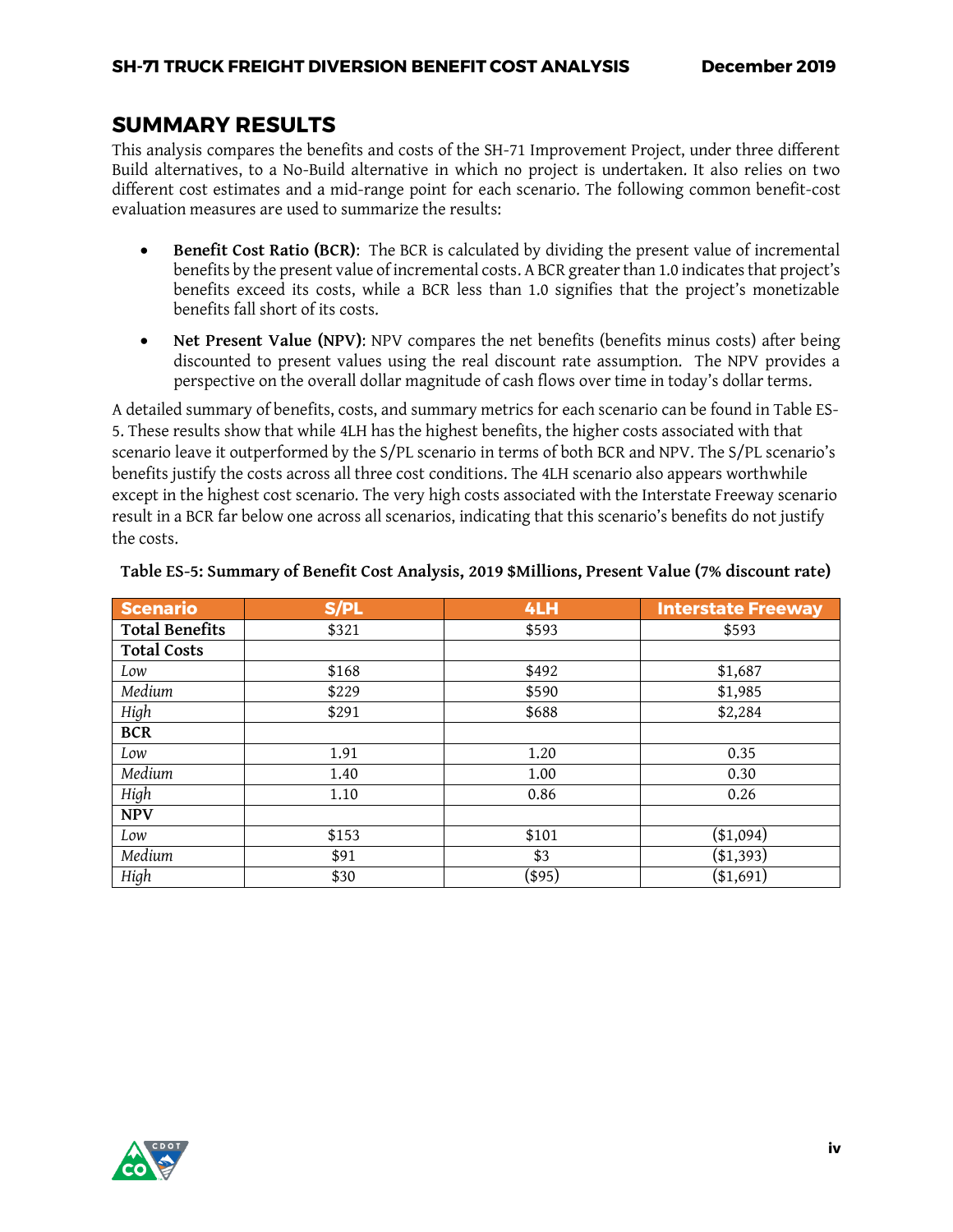# <span id="page-7-0"></span>**TABLE OF CONTENTS**

| 1.0                      |  |
|--------------------------|--|
| 2.0                      |  |
| 2.1<br>2.2<br>2.3<br>3.0 |  |
| 3.1<br>3.2<br>3.3<br>4.0 |  |
| 4.1<br>4.2<br>5.0        |  |
| 6.0                      |  |

# <span id="page-7-1"></span>**LIST OF TABLES**

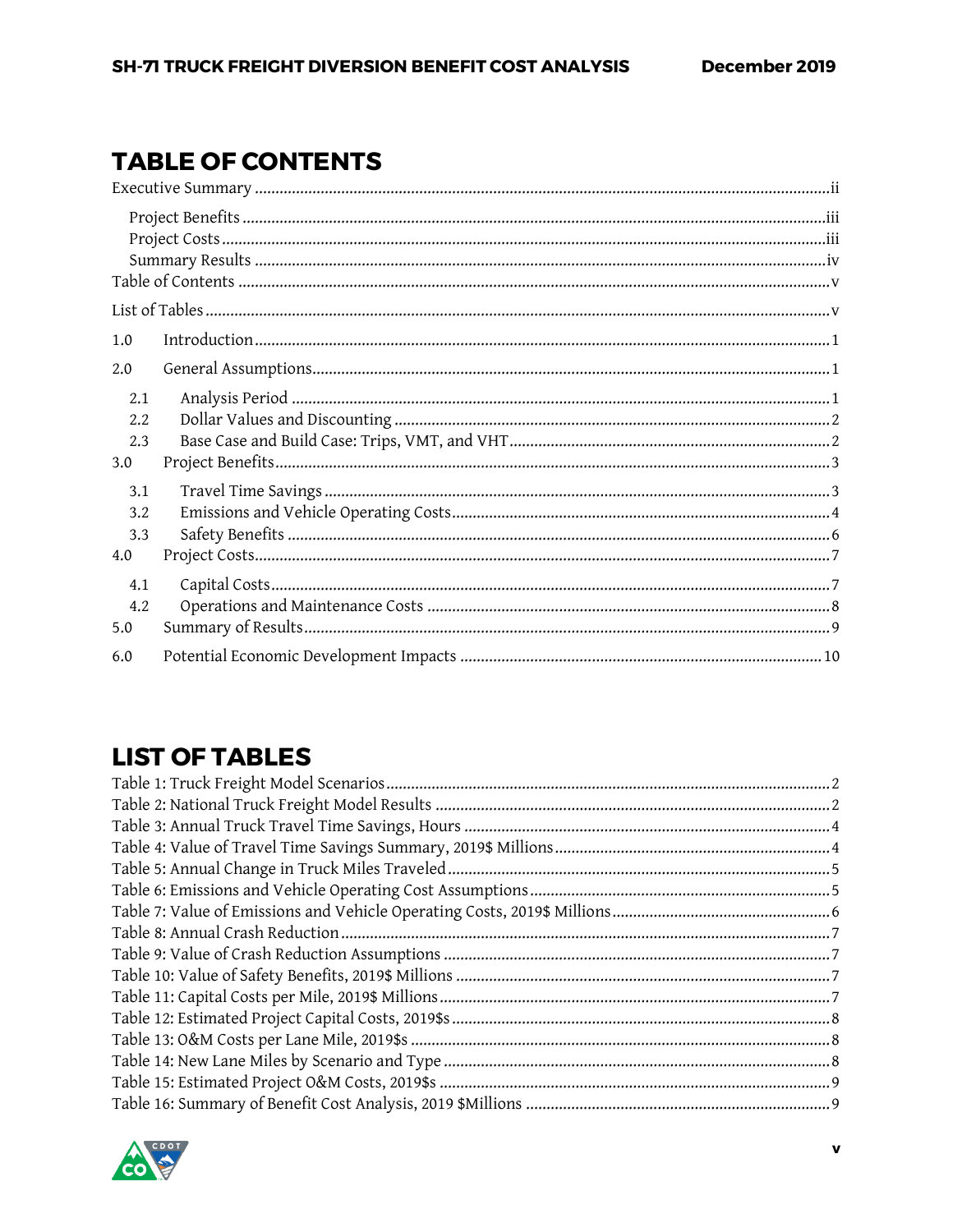## <span id="page-8-0"></span>**1.0 INTRODUCTION**

A benefit-cost analysis (BCA) was conducted on the proposed SH-71 improvement alternatives to assess whether the projected benefits of the project merit the expense. The BCA framework looks at project benefits and costs from a national perspective, capturing the net welfare change created by the project, including cost savings and increases in welfare (benefits), welfare reductions (disbenefits), project costs (e.g., operating and capital costs). The National Truck Freight Travel demand model that produced the key inputs to this BCA (Vehicle Miles Traveled (VMT) & Vehicle Hours Traveled (VHT)) allowed for this broad perspective.

The BCA framework involves defining a Base Case or "No Build" Case, which is compared to the "Build" Case, where the project is built as proposed. In the case of this project, three alternative Build Cases are considered:

- the "Shoulders / Passing Lanes" (S/PL) scenario, in which 12-foot passing lanes and 8-foot shoulders are added to SH-71;
- the "Four-Lane Highway" (4LH) scenario, in which the road is converted to four full 12-foot wide lanes with 8-foot shoulders; and
- the "Interstate Freeway" scenario in which SH-71 is converted to a six-lane interstate with 10 foot shoulders.

The benefits measured in this BCA reflect travel time savings from trucks traveling at faster speeds and bypassing the Front Range area congestion, and crash reduction from the implementation of the highway improvements. The BCA also measures the change in emissions and vehicle operating costs as a result of changes in vehicle miles traveled; however, for this project, these manifest as disbenefits, as VMT is expected to rise relative to the No Build Case under both Build alternatives. These benefits and disbenefits are compared to the costs of each project alternative, including both upfront capital costs and expected increases in annual operating and maintenance (O&M) and periodic rehabilitation and repair (R&R) costs.

Section [2.0](#page-8-1) provides description of the general assumptions used in the analysis, including more information on the Build and No-Build alternatives and the travel demand data underlying these scenarios. Section [3.0](#page-10-0) describes the project's benefits and disbenefits and how these were monetized for the analysis. Section [4.0](#page-14-0) presents the costs associated with the SH-71 improvements. A summary of the results and key BCA indicators is presented in Section [5.0,](#page-16-0) and a short statement of economic development potential is captured in Section 6.0.

# <span id="page-8-1"></span>**2.0 GENERAL ASSUMPTIONS**

Several common assumptions used throughout the BCA are described in this section.

## <span id="page-8-2"></span>**2.1 ANALYSIS PERIOD**

The analysis period for this project includes a 10-year design and construction period, from 2020 through 2029, during which capital expenditures are undertaken, plus 20 years of operations beyond project completion, from 2030-2049, during which benefits and operating and maintenance (O&M) costs accrue. Previous spending is not included in the analysis.

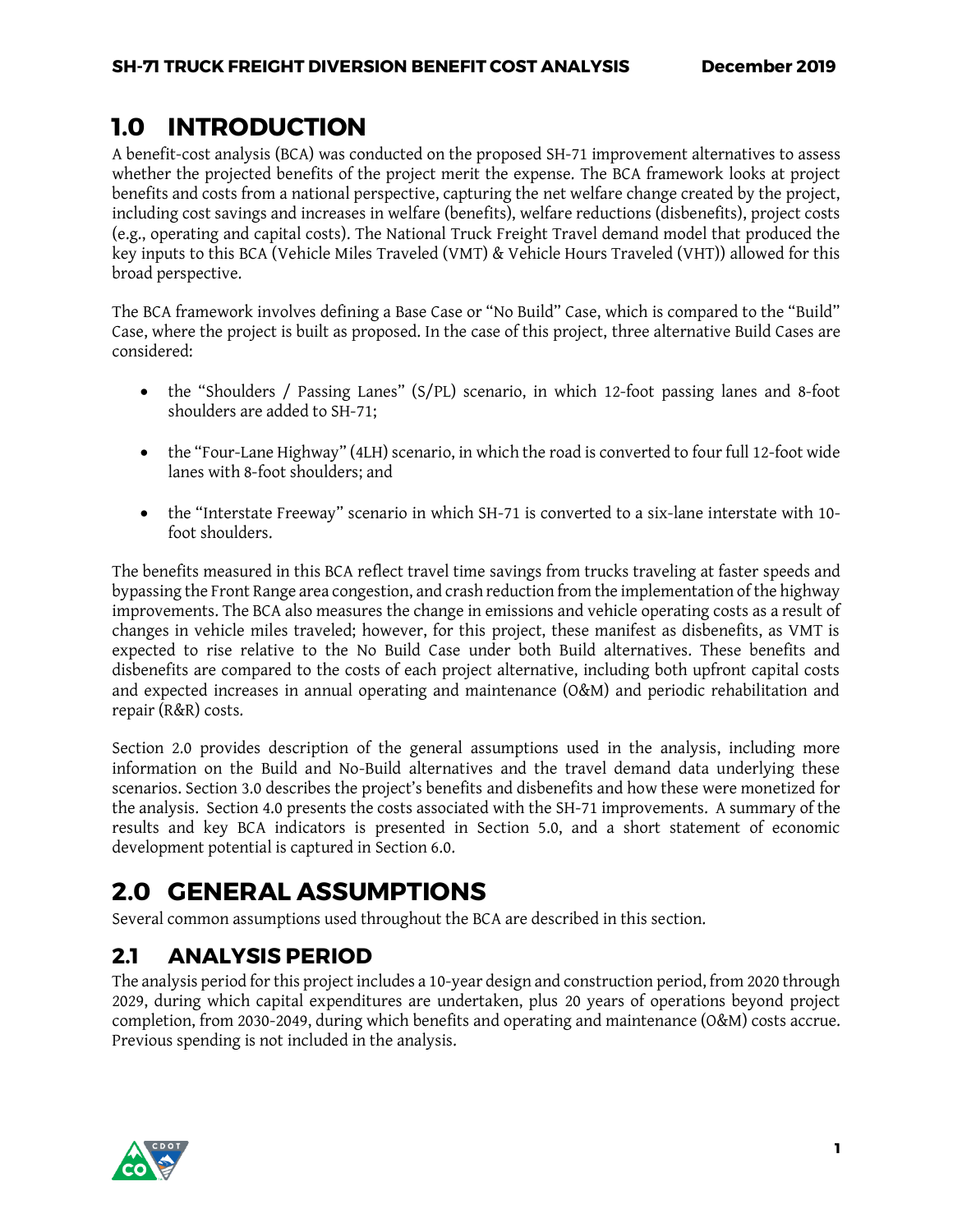## <span id="page-9-0"></span>**2.2 DOLLAR VALUES AND DISCOUNTING**

Dollar figures in this analysis are expressed in constant 2019 dollars (2019\$). For instances in which certain cost estimates or benefit valuations were received in dollar values of historical or future years, these values were adjusted for inflation based on the Bureau of Economic Analysis' National Income and Product Accounts, in line with USDOT guidance.<sup>2</sup>

Values in this report are presented in undiscounted and present terms using a "discount rate." The discount rate is used in economic analysis to compare future benefits and costs to present values, and represents the fact that a dollar today is worth more than a dollar next year. The real discount rate used for this analysis was 7.0 percent, consistent with USDOT BCA Guidance for Discretionary Grants and OMB Circular A-94.

## <span id="page-9-1"></span>**2.3 BASE CASE AND BUILD CASE: TRIPS, VMT, AND VHT**

Most inputs to the BCA come from the Truck Freight Model, described in Section 6.0 of the main report. Instead of focusing on the impacts in the SH-71 corridor specifically, the BCA widens the lens and evaluates the impacts on nationwide VMT and VHT, because long-haul freight movements are national in scale.

As described in Section 6.0 of the main report, the National Truck Freight Model uses speed improvements as a proxy for modeling qualitative driver comfort benefits. The scenarios assessed in the BCA are represented in the National Truck Freight Model as shown in [Table 1.](#page-9-2) The 4LH and Interstate Freeway options use the same model scenario, reflecting that no difference in traffic flow is expected between the two scenarios.

<span id="page-9-2"></span>

| <b>Scenario</b>          | <b>Average Speed on SH-71</b> | <b>Speed Decrease on the</b><br><b>Front Range</b> |
|--------------------------|-------------------------------|----------------------------------------------------|
| No Build / Baseline 2040 | $65$ mph                      | 10%                                                |
| S/PL                     | 70 mph                        | 10%                                                |
| 4LH / Interstate Freeway | 80 mph                        | 10%                                                |

#### **Table 1: Truck Freight Model Scenarios**

The results of the model for 2040 are shown in [Table 2,](#page-9-3) alongside actual data for 2018. This data reflects information for multiunit trucks (MUT), and not all vehicles. It is important to recognize that the congestion on the Front Range and capacity improvements on SH-71 causes drivers to go out of their way to save time, therefore the VHT decrease (benefit) is to some degree offset by the VMT increase (disbenefit), which results in a diluted net benefit profile.

#### **Table 2: National Truck Freight Model Results**

<span id="page-9-3"></span>

| <b>Scenario</b>           | <b>SH-71 Volumes</b><br>(AADT) | <b>Nationwide</b><br><b>Daily VMT</b> | <b>Nationwide</b><br><b>Daily VHT</b> |
|---------------------------|--------------------------------|---------------------------------------|---------------------------------------|
| Actual Data 2018          | 208                            | 328,952,572                           | 4,940,886                             |
| No Build (Projected 2040) | 518                            | 526,190,726                           | 8,390,993                             |
| S/PL (Projected 2040)     | 891                            | 526,228,263                           | 8,381,913                             |

 $\overline{\phantom{a}}$ <sup>2</sup> U.S. Department of Transportation. *Benefit-Cost Analysis Guidance for Discretionary Grant Applications*. June 2018. Citing Bureau of Economic Analysis, National Income and Product Accounts, Table 1.1.9, "Implicit Price Deflators for Gross Domestic Product" (March 2016).

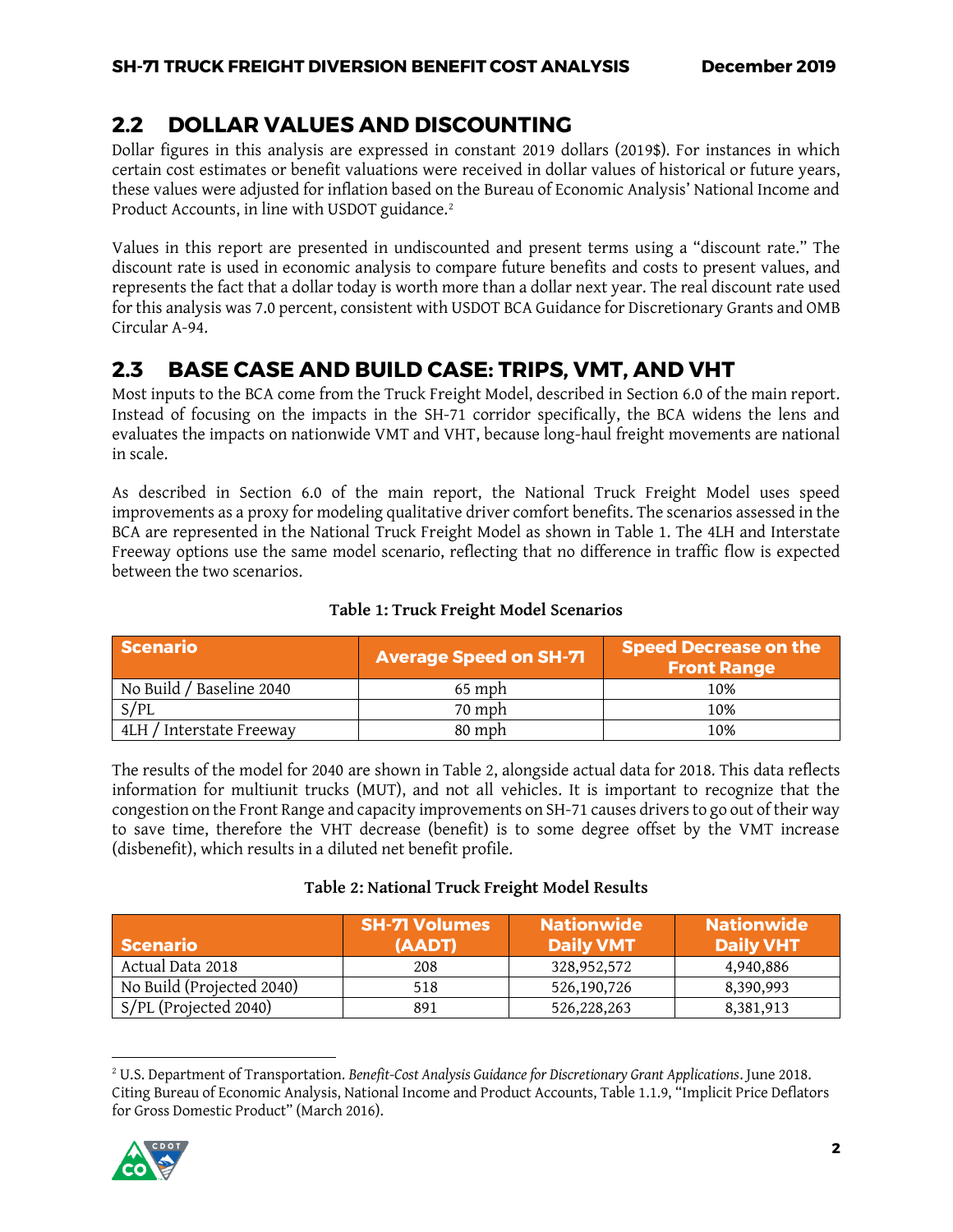Projections for the years between 2018 and 2040 were generated by assuming a linear trend between the 2018 actual data and the projected 2040 data for the No-Build forecast. For the Build forecasts, forecasts follow the same trend as the No-Build until the project opens in 2030. The forecasts then follow a linear trend from that point to the 2040 value. Values post-2040 are assumed to remain constant at 2040 levels for Build and No-Build scenarios.



**Figure 1: Estimated SH-71 Volumes (AADT) by Year and Scenario**

# <span id="page-10-0"></span>**3.0 PROJECT BENEFITS**

The benefits and disbenefits measured in this BCA reflect the difference in nationwide truck VMT and VHT as a result of the project, as well as changes in safety outcomes. The following sections describe these benefits and the assumptions used to quantify their value in more detail.

## <span id="page-10-1"></span>**3.1 TRAVEL TIME SAVINGS**

The primary benefit of the SH-71 improvement project is travel time savings for truck drivers, who will be able to more comfortably use SH-71, instead of the congested I-25 route.

As shown above in [Table 2,](#page-9-3) there are projected to be 9,080 fewer VHT per day in 2040 under the S/PL scenario, and 17,454 fewer VHT under the 4LH and Interstate scenarios. On an annual basis, this equals 3.3 million hours and 6.4 million hours, respectively.

[Table 3](#page-11-1) illustrates the change in VHT expected on an annual basis in each year of the analysis period under each scenario, relative to the No Build scenario.

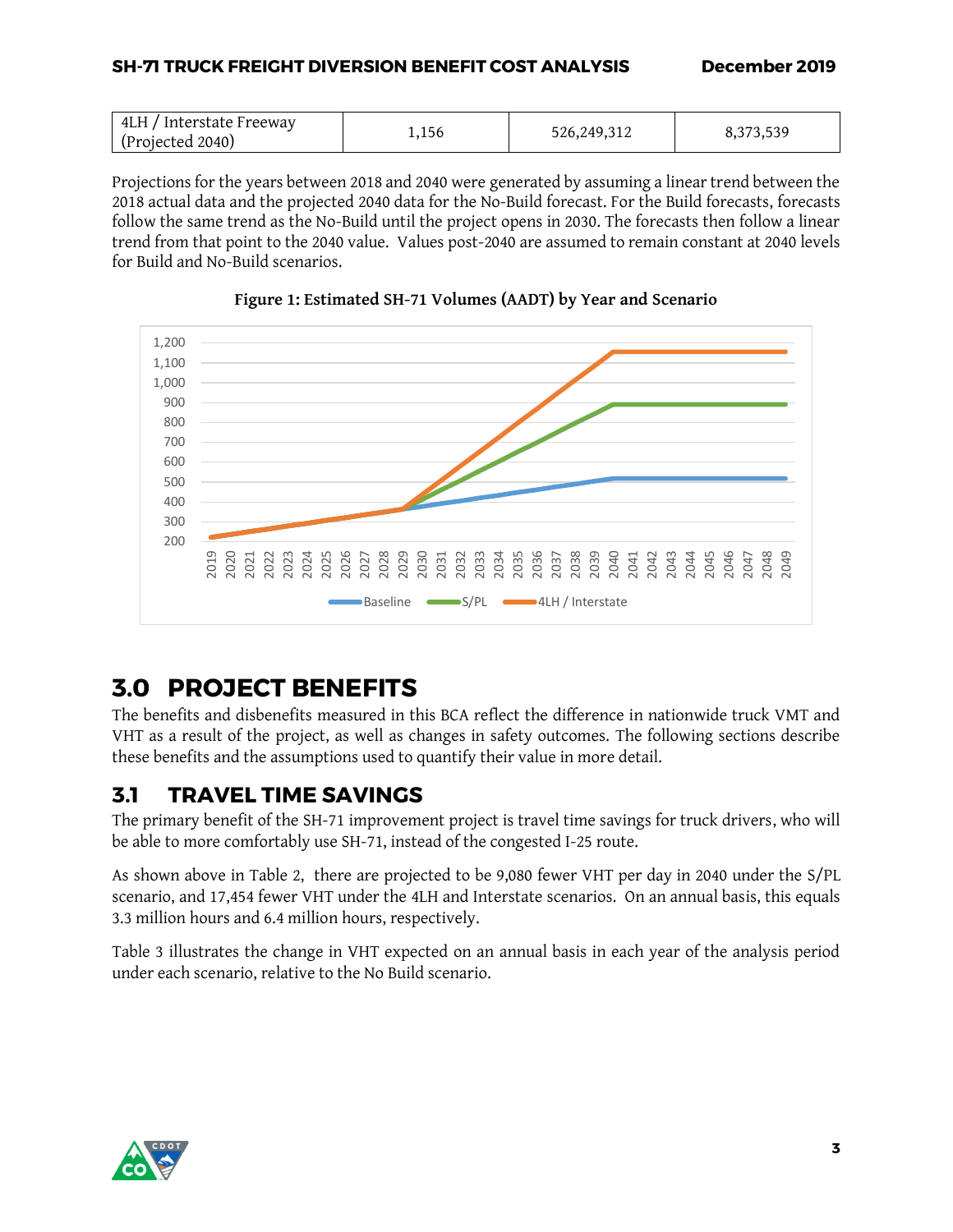<span id="page-11-1"></span>

| Year  | <b>Shoulders and Passing Lanes</b> | <b>Four-Lane Highway / Interstate</b> |
|-------|------------------------------------|---------------------------------------|
| 2030  | 301,306                            | 579,156                               |
| 2031  | 602,613                            | 1,158,312                             |
| 2032  | 903,919                            | 1,737,467                             |
| 2033  | 1,205,226                          | 2,316,623                             |
| 2034  | 1,506,532                          | 2,895,779                             |
| 2035  | 1,807,839                          | 3,474,935                             |
| 2036  | 2,109,145                          | 4,054,090                             |
| 2037  | 2,410,452                          | 4,633,246                             |
| 2038  | 2,711,758                          | 5,212,402                             |
| 2039  | 3,013,065                          | 5,791,558                             |
| 2040  | 3,314,371                          | 6,370,714                             |
| 2041  | 3,314,371                          | 6,370,714                             |
| 2042  | 3,314,371                          | 6,370,714                             |
| 2043  | 3,314,371                          | 6,370,714                             |
| 2044  | 3,314,371                          | 6,370,714                             |
| 2045  | 3,314,371                          | 6,370,714                             |
| 2046  | 3,314,371                          | 6,370,714                             |
| 2047  | 3,314,371                          | 6,370,714                             |
| 2048  | 3,314,371                          | 6,370,714                             |
| 2049  | 3,314,371                          | 6,370,714                             |
| Total | 49,715,568                         | 95,560,703                            |

## **Table 3: Annual Truck Travel Time Savings, Hours**

These time savings are monetized using a value of time for truck drivers of \$29.49 per hour.<sup>3</sup> This value is multiplied by the annual time savings in each year, resulting in total time savings benefits over the 20 year operations period as shown in [Table 4.](#page-11-2)

### **Table 4: Value of Travel Time Savings Summary, 2019\$ Millions**

<span id="page-11-2"></span>

|                  |         | <b>Total Value</b>                                        | <b>Average Annual Value</b> |      |
|------------------|---------|-----------------------------------------------------------|-----------------------------|------|
| <b>Scenario</b>  |         | Undiscounted Discounted (7%) Undiscounted Discounted (7%) |                             |      |
| S/PL             | \$1,466 | \$334                                                     | \$73                        | \$17 |
| 4LH / Interstate | \$2,819 | \$643                                                     | \$141                       | \$32 |

## <span id="page-11-0"></span>**3.2 EMISSIONS AND VEHICLE OPERATING COSTS**

Though trucks are estimated to save time by shifting to SH-71, they will also travel greater distances to do so, as shown in [Table 5,](#page-12-0) which illustrates the annual difference in truck VMT between each scenario and the no-build alternative. The increase in VMT will result in higher levels of emissions of criteria pollutants, and higher vehicle operating costs including fuel and maintenance.

 $\overline{\phantom{a}}$ <sup>3</sup> U.S. Department of Transportation, Benefit-Cost Analysis Guidance for Discretionary Grant Applications, December 2018; escalated from 2017 to 2019 dollars.

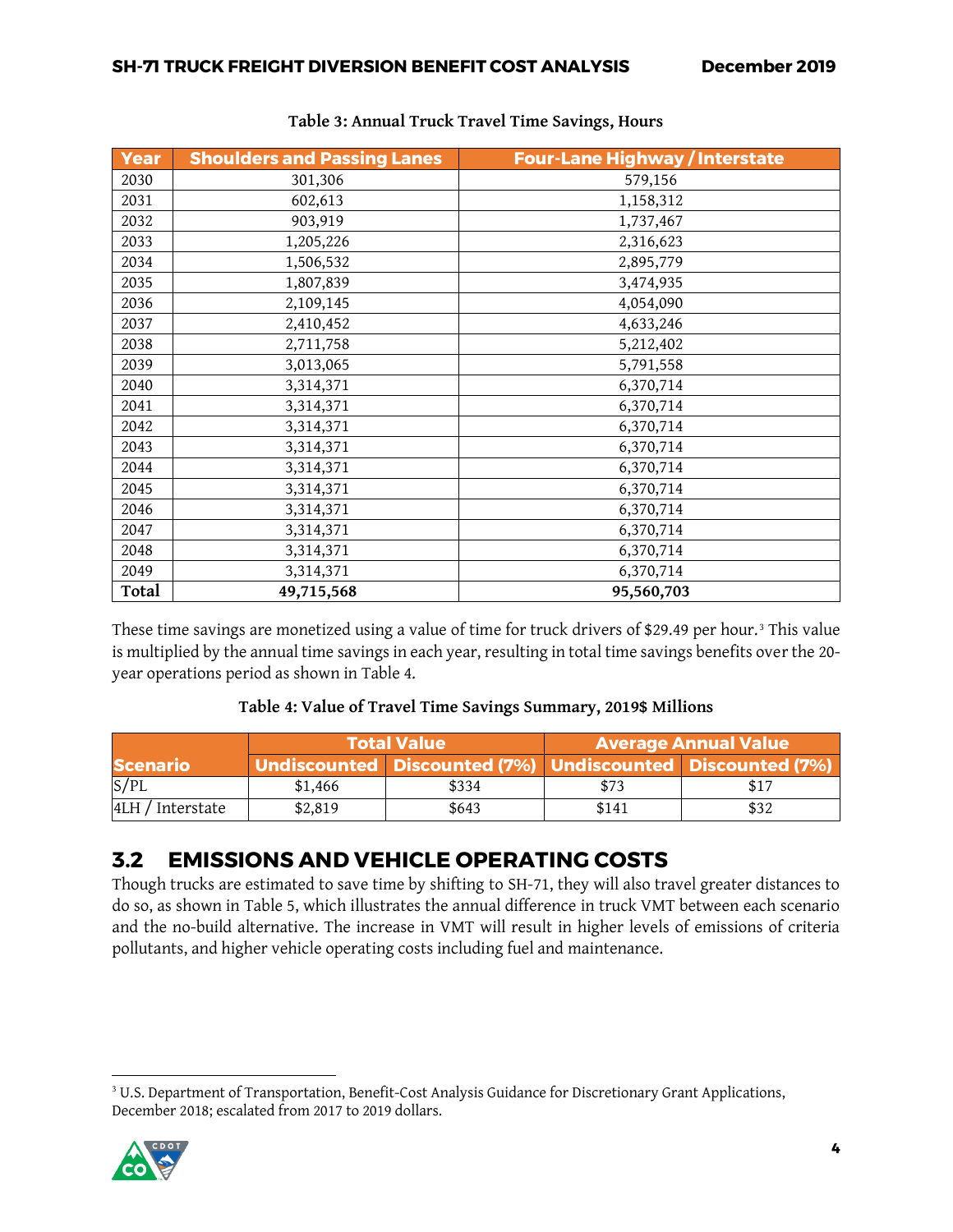<span id="page-12-2"></span><span id="page-12-0"></span>

| Year  | <b>Shoulders and Passing Lanes</b> | <b>Four-Lane Highway / Interstate</b> |
|-------|------------------------------------|---------------------------------------|
| 2030  | 1,245,563                          | 1,944,001                             |
| 2031  | 2,491,126                          | 3,888,001                             |
| 2032  | 3,736,688                          | 5,832,002                             |
| 2033  | 4,982,251                          | 7,776,003                             |
| 2034  | 6,227,814                          | 9,720,003                             |
| 2035  | 7,473,377                          | 11,664,004                            |
| 2036  | 8,718,940                          | 13,608,005                            |
| 2037  | 9,964,503                          | 15,552,005                            |
| 2038  | 11,210,065                         | 17,496,006                            |
| 2039  | 12,455,628                         | 19,440,007                            |
| 2040  | 13,701,191                         | 21,384,007                            |
| 2041  | 13,701,191                         | 21,384,007                            |
| 2042  | 13,701,191                         | 21,384,007                            |
| 2043  | 13,701,191                         | 21,384,007                            |
| 2044  | 13,701,191                         | 21,384,007                            |
| 2045  | 13,701,191                         | 21,384,007                            |
| 2046  | 13,701,191                         | 21,384,007                            |
| 2047  | 13,701,191                         | 21,384,007                            |
| 2048  | 13,701,191                         | 21,384,007                            |
| 2049  | 13,701,191                         | 21,384,007                            |
| Total | 205,517,864                        | 320,760,112                           |

## **Table 5: Annual Change in Truck Miles Traveled**

Change in emissions is estimated using assumptions on the average emissions per mile of travel by multiunit trucks from the Environmental Protection Agency's MOVES model, and the total annual change in VMT. These emissions and vehicle operating costs are then monetized using values recommended by USDOT, <sup>4</sup> as shown in [Table 6.](#page-12-1)

### **Table 6: Emissions and Vehicle Operating Cost Assumptions**

<span id="page-12-1"></span>

| <b>Variable</b>         | <b>Unit</b>           | <b>Value</b>             |
|-------------------------|-----------------------|--------------------------|
| Vehicle Operating Costs | 2019\$ per VMT        | \$0.93                   |
| NO <sub>x</sub> Costs   | 2019\$ per short ton  | \$8,560                  |
| <b>PM</b> Costs         | 2019\$ per short ton  | \$389,619                |
| $SO2$ Costs             | 2019\$ per short ton  | \$50,430                 |
| VOC Costs               | 2019\$ per short ton  | \$2,063                  |
| CO <sub>2</sub> Costs   | 2019\$ per metric ton | $$49 - $82(2019 - 2050)$ |

The total value of additional emissions and vehicle operating costs are presented in [Table 7.](#page-12-2)

 $\overline{\phantom{a}}$ <sup>4</sup> For all but CO2: U.S. Department of Transportation, Benefit-Cost Analysis Guidance for Discretionary Grant Applications, December 2018; escalated from 2017 to 2019 dollars. CO2 emissions are valued using U.S. DOT's guidance in 2016, which more fully captures the global cost of CO2.

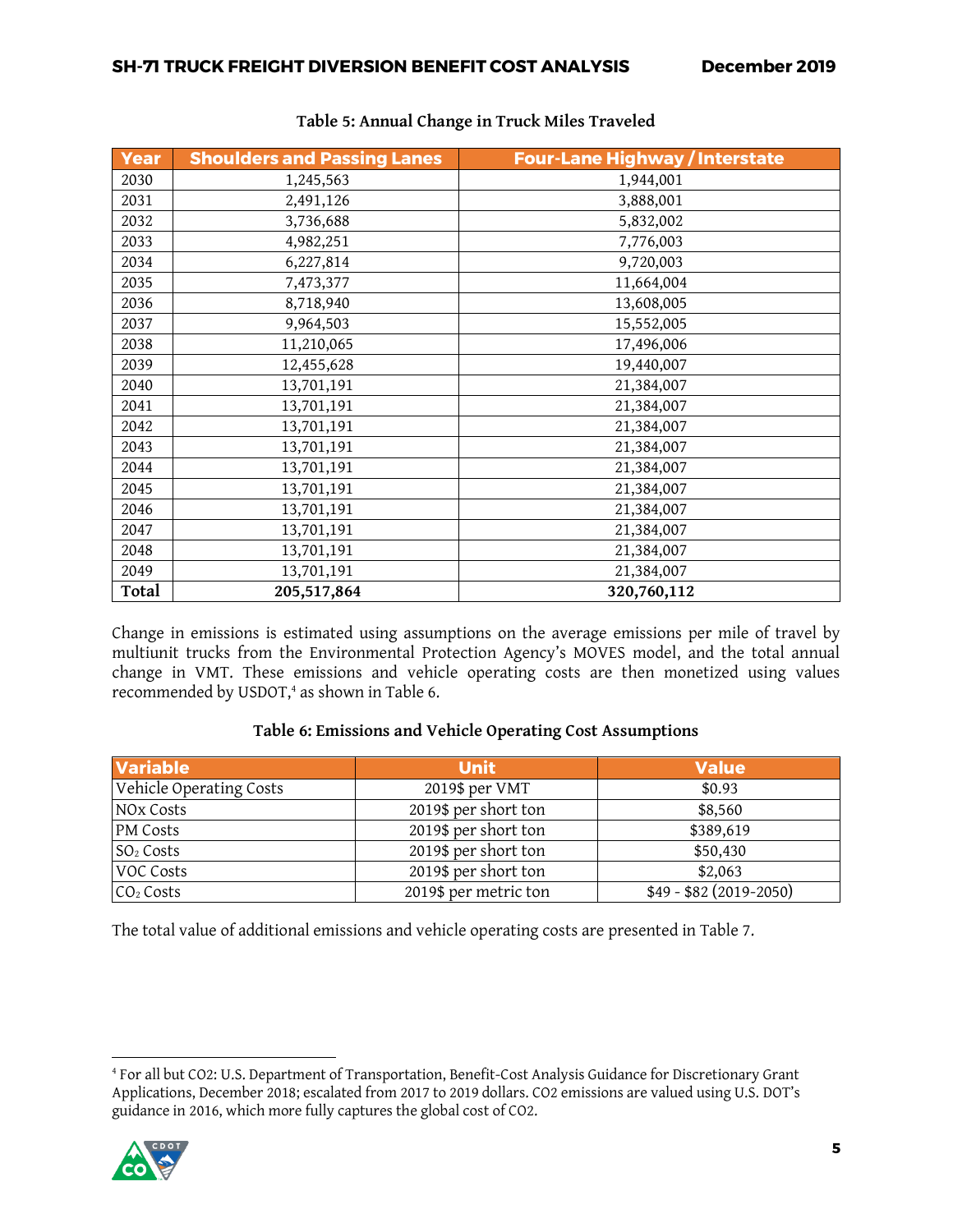<span id="page-13-1"></span>

|                            |                     | <b>Total Value</b> |                   | <b>Average Annual Value</b> |                   |
|----------------------------|---------------------|--------------------|-------------------|-----------------------------|-------------------|
|                            |                     |                    | <b>Discounted</b> |                             | <b>Discounted</b> |
| <b>Disbenefit Scenario</b> |                     | Undiscounted       | (7%)              | Undiscounted                | (7%)              |
| Emissions                  | S/PL                | (\$28.6)           | $(*6.4)$          | $(*1.4)$                    | (\$0.3)           |
| Costs                      | Interstate<br>4LH/  | $(*44.6)$          | $(*10.0)$         | $(*2.2)$                    | (\$0.5)           |
| Vehicle                    | S/PL                | (\$190.8)          | $(*43.5)$         | $(*2.2)$                    | $(*2.2)$          |
| Operating                  | Interstate<br>4LH / | (\$297.7)          | $(*67.9)$         | $(*3.4)$                    | $(*3.4)$          |
| Costs                      |                     |                    |                   |                             |                   |

**Table 7: Value of Emissions and Vehicle Operating Costs, 2019\$ Millions**

## <span id="page-13-0"></span>**3.3 SAFETY BENEFITS**

The safety benefits assessed in this analysis include a reduction in fatalities and injuries, as well as a reduction in other property damage crash costs resulting directly from the project.

Between 2012 and 2016, 202 crashes occurred on SH-71 within the project limits of milepost 102 to milepost 232. Of these, 3 involved fatalities, 56 involved injuries, and 143 involved property damage only (PDO).<sup>5</sup> This equates to 0.6 fatal crashes, 11 injury crashes, and 29 PDO crashes annually.

To calculate the safety benefits of improvements made to roadways, USDOT recommends using crash modification factors (CMFs). CMFs represent the proportional reduction/increase in crashes expected from a particular roadway improvement. A CMF value less than 1.0 indicates that the improvements will reduce crashes, while a CMF greater than 1.0 indicates that the modification will increase crashes. CMFs are multiplied by the number of crashes on a roadway to estimate the number of crashes expected to occur after the modification. For example, a CMF of 0.8 indicates that if there were 10 total crashes on a roadway before the improvement, one could expect 8 crashes after the improvement.

The CMF Clearinghouse, an internet-based searchable database that compiles published CMFs and provides detail on them, was used to identify information on how crash rates can be expected to change as a result of conversions from traditional two-lane highways to the alternatives for SH-71 evaluated in this study. Available CMFs were compared and the most appropriate for each scenario was selected. For the S/PL scenario, the selected CMFs of 0.65 for non-intersection crashes and 0.58 for intersection crashes are based on a study of a similar roadway conversion in Texas. The 4LH CMF of 0.712 for all crashes is based on a study of a rural road in Florida that was converted from two lanes to a four-lane divided roadway. No CMF could be found representing the conversion of a two-lane rural road to an interstate. A study of a four-lane to six-lane conversion of an urban roadway indicates that there may be further crash reduction possible with the conversion to interstate, but due to insufficient similarity between the circumstances, the same two-lane to four-lane conversion CMF was conservatively utilized for the Interstate scenario as for 4LH.

The annual crash reduction projected based on these CMFs is shown in [Table 8.](#page-13-1) This level of crash reduction is anticipated to increase proportionally to the baseline increase in SH-71 volumes over the analysis period. These crash reduction benefits are monetized using recommended values from USDOT (escalated to 2019 dollars), shown in [Table 9.](#page-14-2) The total value of safety benefits is presented in [Table](#page-14-3) 10.

 $\overline{\phantom{a}}$ <sup>5</sup> Colorado Department of Transportation, DiExSys Roadway Safety System, 2012-2016.

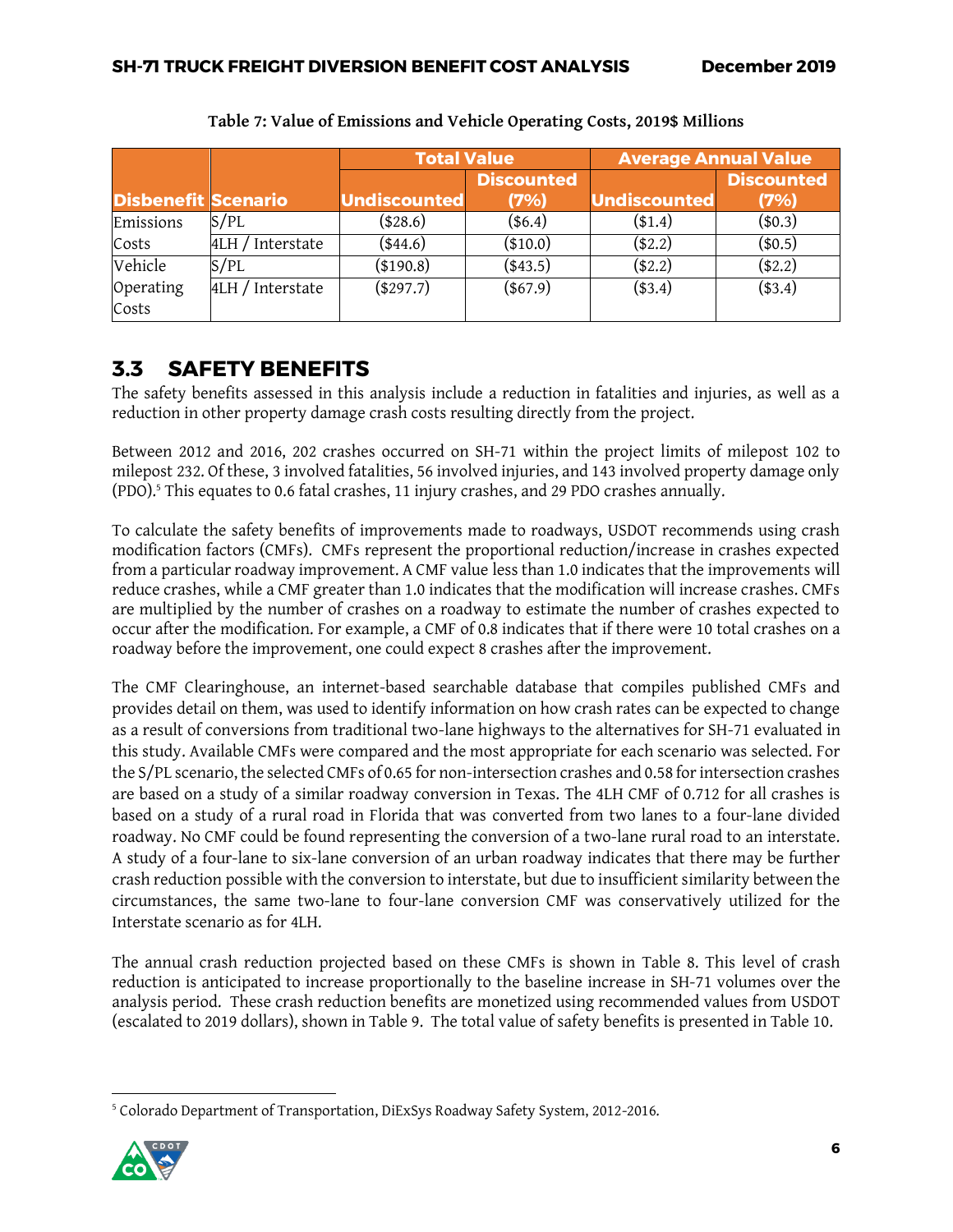### **Table 8: Annual Crash Reduction**

| <b>Crash Type</b>      | <b>Shoulders and Passing Lanes</b> | <b>Four-Lane Highway/</b><br><b>Interstate</b> |
|------------------------|------------------------------------|------------------------------------------------|
| No Injury $-0$         | 10.5                               | 8.2                                            |
| Possible Injury - C    | 1.8                                |                                                |
| Non-Incapacitating - B |                                    |                                                |
| Incapacitating - A     |                                    | 0.8                                            |
| Killed – $K$           | 0.2                                | 0.2                                            |

#### **Table 9: Value of Crash Reduction Assumptions**

<span id="page-14-2"></span>

| <b>Variable</b>        | <b>Unit</b>      | <b>Value</b> |
|------------------------|------------------|--------------|
| No Injury - O          | 2019\$ per crash | \$3,300      |
| Possible Injury - C    | 2019\$ per crash | \$65,899     |
| Non-Incapacitating - B | 2019\$ per crash | \$128,910    |
| Incapacitating - A     | 2019\$ per crash | \$473,462    |
| Killed - K             | 2019\$ per crash | \$9,900,322  |
| No Injury - O          | 2019\$ per crash | \$3,300      |

#### **Table 10: Value of Safety Benefits, 2019\$ Millions**

<span id="page-14-3"></span>

|                  |         | <b>Total Value</b> | Average Annual Value |                                                           |
|------------------|---------|--------------------|----------------------|-----------------------------------------------------------|
| <b>Scenario</b>  |         |                    |                      | Undiscounted Discounted (7%) Undiscounted Discounted (7%) |
| S/PL             | \$140.3 | \$36.4             | \$7.0                | \$1.8                                                     |
| 4LH / Interstate | \$108.0 | \$28.0             | \$5.4                | \$1.4                                                     |

# <span id="page-14-0"></span>**4.0 PROJECT COSTS**

## <span id="page-14-1"></span>**4.1 CAPITAL COSTS**

Capital costs for the three different scenarios of the SH-71 project are estimated using high and low estimates of the cost per mile of widening shoulders, adding passing lanes, and converting to four-full lanes or an interstate freeway (these latter two include the cost of added shoulders), shown in [Table 11.](#page-14-4)

#### **Table 11: Capital Costs per Mile, 2019\$ Millions**

<span id="page-14-4"></span>

| <b>Cost Type</b>   | Low     | <b>High</b> |
|--------------------|---------|-------------|
| Shoulders          | \$1.51  | \$2.88      |
| Passing Lanes      | \$3.05  | \$4.22      |
| Four Full Lanes    | \$5.30  | \$7.43      |
| Interstate Freeway | \$18.25 | \$24.74     |

Total project costs are estimated based on the project length of 131 miles. For the S/PL project, 20 percent of the project length is assumed to be made up of passing lanes, and 80 percent of widened shoulders. Based on this, total high, low, and medium (mid-point between low and high) estimated costs for each project scenario are presented in [Table 12](#page-15-1) in undiscounted terms and discounted using a 7 percent rate.

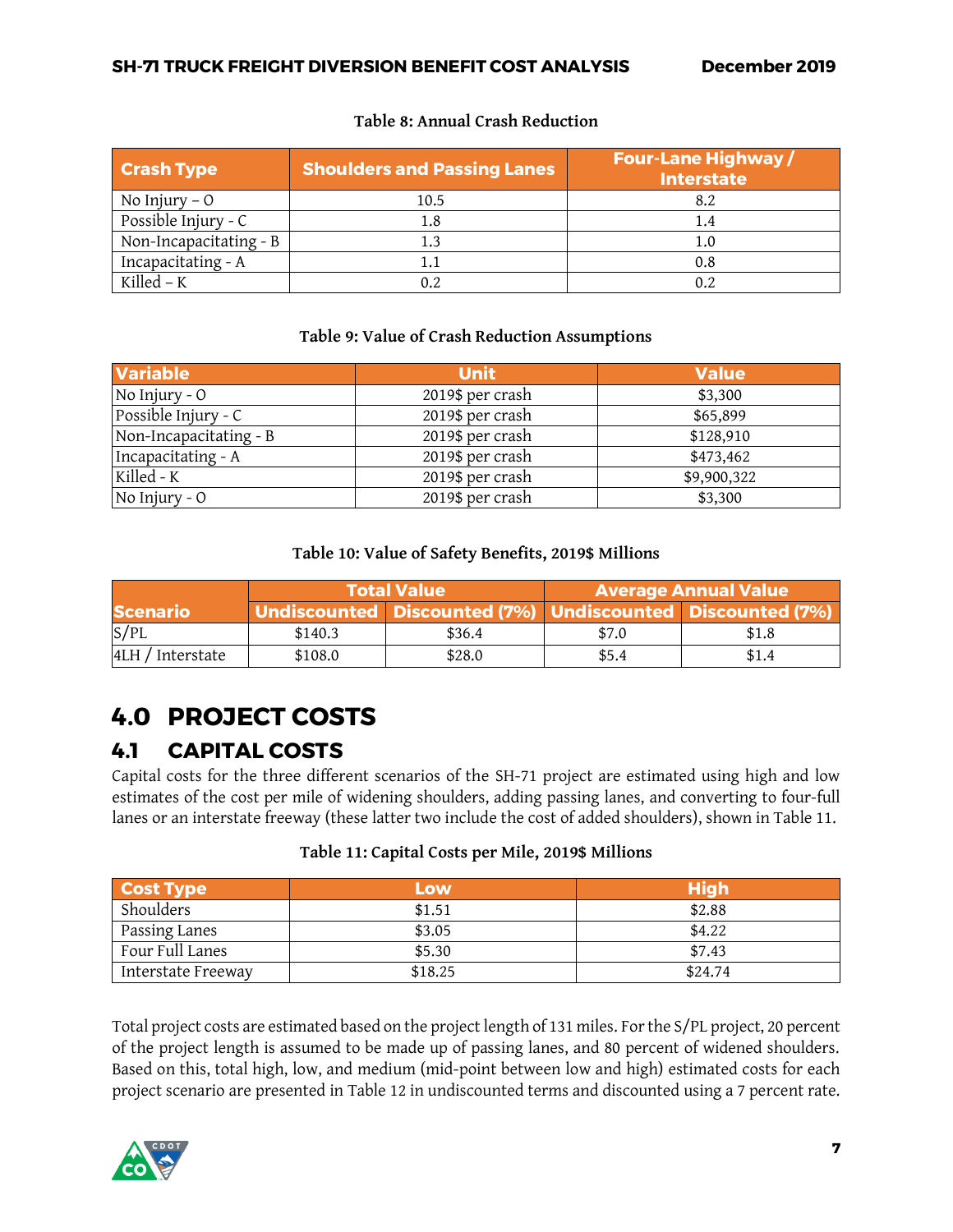Across all scenarios, construction is assumed to begin in 2020 and last 10 years, with costs evenly distributed across that time.

<span id="page-15-1"></span>

| Type of Cost | S/PL           |              | 4LH     |                            | Interstate Freeway |                   |
|--------------|----------------|--------------|---------|----------------------------|--------------------|-------------------|
|              | <b>Undisc.</b> | Disc. $(7%)$ |         | Undisc. Disc. (7%) Undisc. |                    | <b>Disc. (7%)</b> |
| Low          | \$238.0        | \$167.2      | \$693.9 | \$487.4                    | \$2,389.4          | \$1,678.2         |
| Mid          | \$325.1        | \$228.3      | \$833.4 | \$585.4                    | \$2,814.3          | \$1,976.6         |
| High         | \$412.2        | \$289.5      | \$972.9 | \$683.3                    | \$3,239.1          | \$2,275.0         |

#### **Table 12: Estimated Project Capital Costs, 2019\$s**

## <span id="page-15-0"></span>**4.2 OPERATIONS AND MAINTENANCE COSTS**

Once complete, the SH-71 improvements will cost money to operate and maintain in a state of good repair. Based on historical expenditures, the average annual cost per lane mile for certain types of O&M are provided in [Table 13.](#page-15-2)

#### **Table 13: O&M Costs per Lane Mile, 2019\$s**

<span id="page-15-2"></span>

| <b>Type of O&amp;M</b>       | <b>Cost per Lane Mile</b> |  |
|------------------------------|---------------------------|--|
| <b>Pavement Preservation</b> | \$1,163                   |  |
| Signs / Striping             | \$681                     |  |
| <b>Bridges</b>               | \$88                      |  |
| Snow Removal                 | \$513                     |  |
| <b>Total Costs</b>           | \$2,445                   |  |

These costs are applied to the number of new lane miles shown in [Table 14](#page-15-3) for each scenario, based on the following assumptions:

- Signs/striping and bridge costs apply only to full lane miles, while pavement preservation and snow removal costs are applied to shoulder and passing lanes as well.
- Because snow removal on shoulders is only completed at the end of an event, it is expected to be 25 percent of the full per lane mile cost.
- Shoulders for the S/PL and 4LH scenarios are 8 feet wide, while for the Interstate scenario they are 10 feet wide.
- Full lanes and passing lanes across all scenarios are 12 feet wide.
- The S/PL scenario is made up of 80 percent new shoulders and 20 percent alternating passing lanes.

<span id="page-15-3"></span>

| Scenario   | <b>New Full Lane</b><br><b>Miles</b> | <b>New Shoulder Miles /</b><br><b>Lane Mile Equivalents</b> | <b>New Passing Lane</b><br><b>Miles</b> |
|------------|--------------------------------------|-------------------------------------------------------------|-----------------------------------------|
| S/PL       |                                      | 209/140                                                     |                                         |
| 4LH        | 262                                  | 262/175                                                     |                                         |
| Interstate | 524                                  | 262 / 218                                                   |                                         |

### **Table 14: New Lane Miles by Scenario and Type**

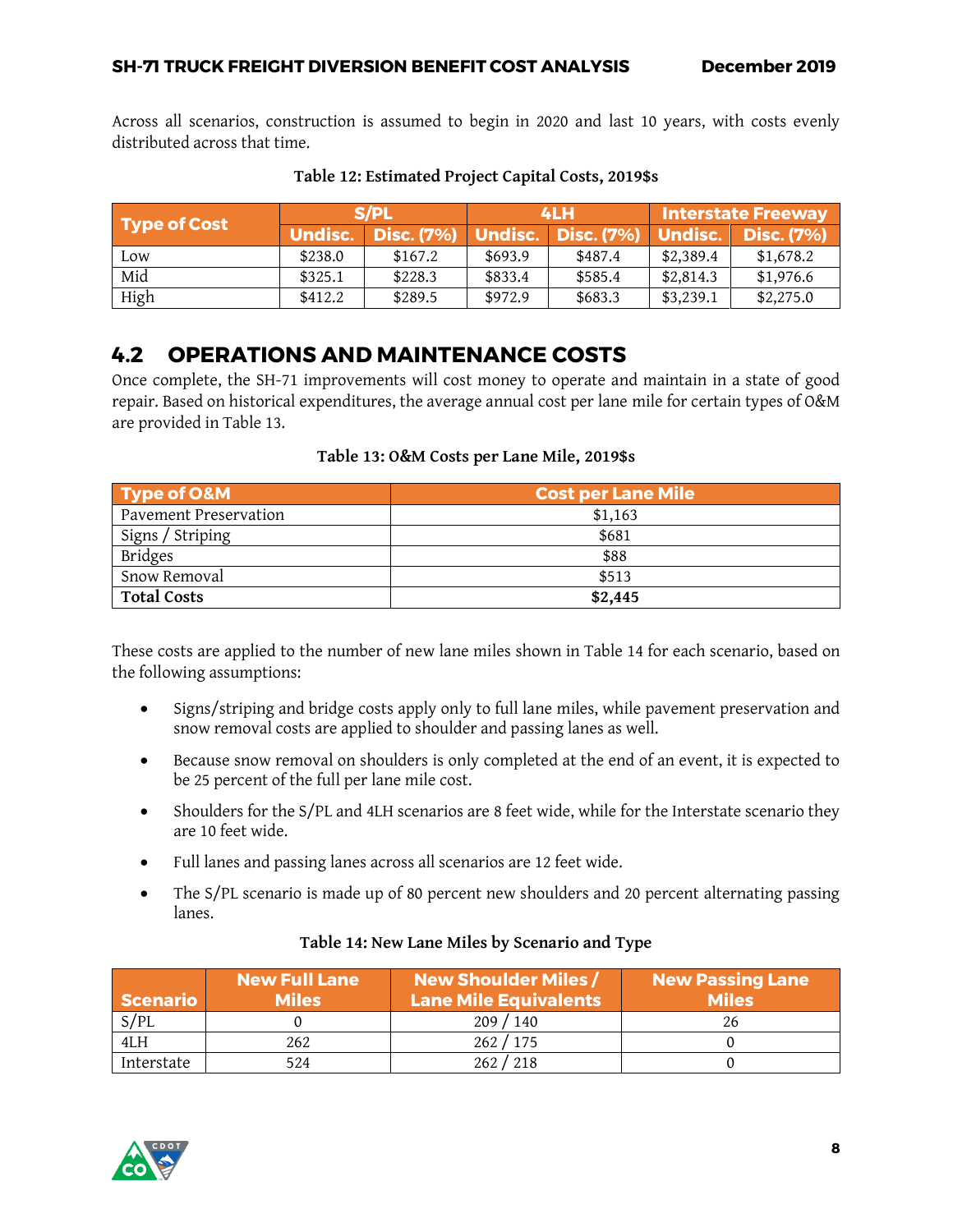Total estimated O&M costs for each scenario are presented in [Table 15](#page-16-1) in undiscounted and discounted terms.

<span id="page-16-1"></span>

|                 |              | <b>Total Cost</b>      | <b>Average Annual Cost</b> |                 |  |
|-----------------|--------------|------------------------|----------------------------|-----------------|--|
| <b>Scenario</b> | Undiscounted | <b>Discounted (7%)</b> | Undiscounted               | Discounted (7%) |  |
| S/PL            | \$4,218,625  | \$1,135,962            | \$210,931                  | \$56,798        |  |
| 4LH             | \$17,321,336 | \$4,664,168            | \$866,067                  | \$233,208       |  |
| Interstate      | \$32,940,348 | \$8,869,946            | \$1,647,017                | \$443,497       |  |

**Table 15: Estimated Project O&M Costs, 2019\$s**

# <span id="page-16-0"></span>**5.0 SUMMARY OF RESULTS**

This analysis compares the benefits and costs of the SH-71 Improvement Project, under three different Build alternatives, to a No-Build alternative in which no project is undertaken. It also relies on two different cost estimates and a mid-range point for each scenario. The following common benefit-cost evaluation measures are used to summarize the results:

- **Benefit Cost Ratio (BCR)**: The BCR is calculated by dividing the present value of incremental benefits by the present value of incremental costs. A BCR greater than 1.0 indicates that project's benefits exceed its costs, while a BCR less than 1.0 signifies that the project's monetizable benefits fall short of its costs.
- **Net Present Value (NPV):** NPV compares the net benefits (benefits minus costs) after being discounted to present values using the real discount rate assumption. The NPV provides a perspective on the overall dollar magnitude of cash flows over time in today's dollar terms.

A detailed summary of benefits, costs, and summary metrics for each scenario can be found in [Table 16.](#page-16-2)

<span id="page-16-2"></span>

|                       | <b>S2PL</b>    |                   | 4LH            |                   | <b>Interstate Freeway</b> |                   |
|-----------------------|----------------|-------------------|----------------|-------------------|---------------------------|-------------------|
| <b>Scenario</b>       | <b>Undisc.</b> | <b>Disc. (7%)</b> | <b>Undisc.</b> | <b>Disc. (7%)</b> | <b>Undisc.</b>            | <b>Disc. (7%)</b> |
| <b>Total Benefits</b> | \$1,387        | \$321             | \$2,584        | \$593             | \$2,584                   | \$593             |
| <b>Total Costs</b>    |                |                   |                |                   |                           |                   |
| Low                   | \$242          | \$168             | \$711          | \$492             | \$2,422                   | \$1,687           |
| Medium                | \$329          | \$229             | \$851          | \$590             | \$2,847                   | \$1,985           |
| High                  | \$416          | \$291             | \$990          | \$688             | \$3,272                   | \$2,284           |
| <b>BCR</b>            |                |                   |                |                   |                           |                   |
| Low                   | 5.73           | 1.91              | 3.63           | 1.20              | 1.07                      | 0.35              |
| Medium                | 4.21           | 1.40              | 3.04           | 1.00              | 0.91                      | 0.30              |
| High                  | 3.33           | 1.10              | 2.61           | 0.86              | 0.79                      | 0.26              |
| <b>NPV</b>            |                |                   |                |                   |                           |                   |
| Low                   | \$1,145        | \$153             | \$1,873        | \$101             | \$162                     | $(\$1,094)$       |
| Medium                | \$1,058        | \$91              | \$1,734        | \$3               | $(\$263)$                 | $($ \$1,393 $)$   |
| High                  | \$971          | \$30              | \$1,594        | (\$95)            | (\$688)                   | (\$1,691)         |

## **Table 16: Summary of Benefit Cost Analysis, 2019 \$Millions**

These results show that while the 4LH and Interstate scenarios have the highest benefits, the higher costs associated with these scenarios leave them outperformed by the S/PL scenario in terms of both BCR and NPV. In the case of the Interstate scenario, the very high costs result in a BCR well below 1 even with the low-cost estimate, indicating that this scenario's benefits do not justify the costs. In the

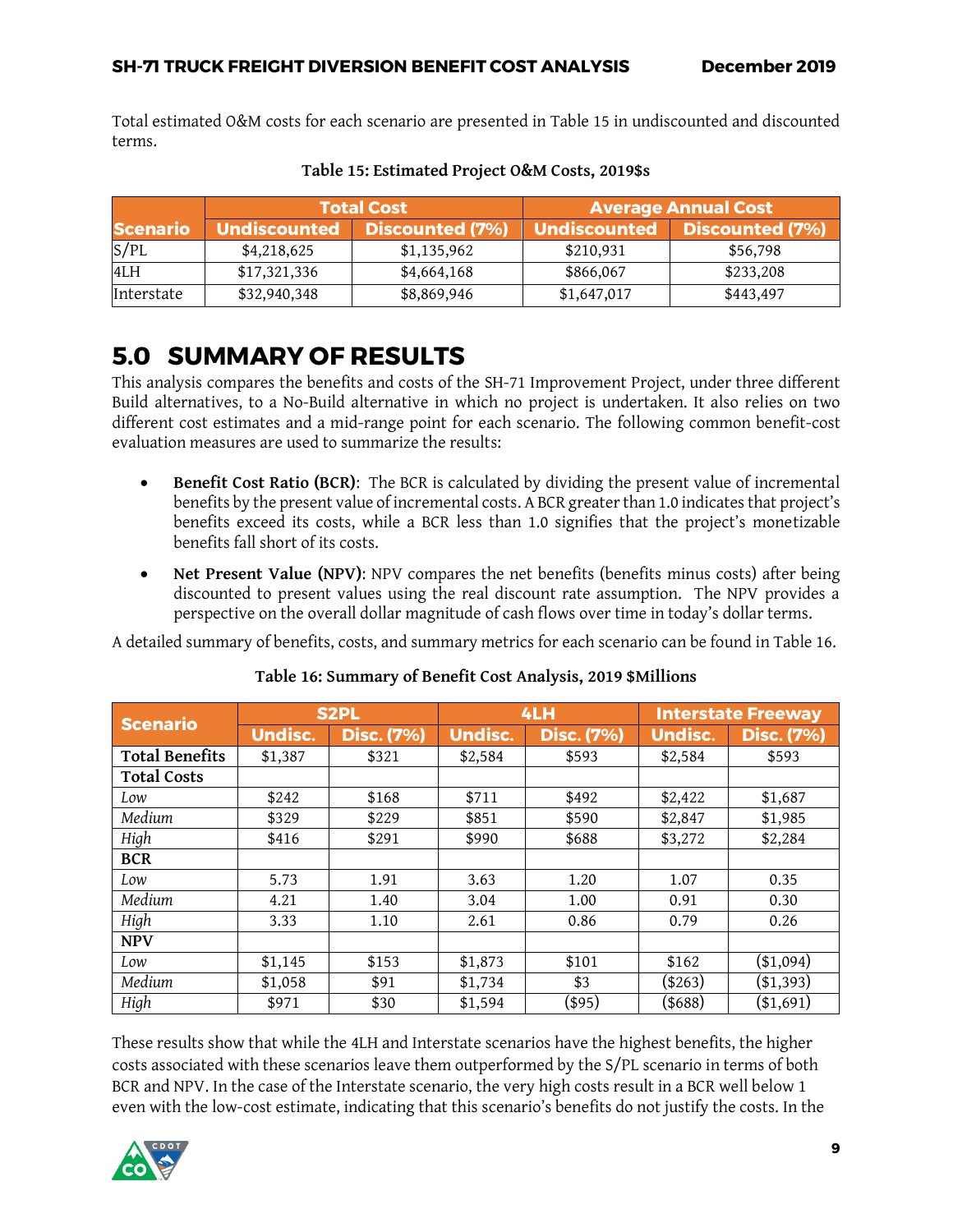4LH scenario, the BCR ranges from 0.9 in the high-cost scenario to exactly 1.0 in the medium-cost scenario to a high of 1.2 with the low-cost estimate, suggesting that the 4LH project may be worthwhile but only if the lower range of the cost estimate can be achieved. Under all three cost estimates, the S/PL scenario performs favorably, with a BCR ranging from 1.1 to 1.9, and NPV from \$30 million to \$153 million.

## <span id="page-17-0"></span>**6.0 POTENTIAL ECONOMIC DEVELOPMENT IMPACTS**

The focus of this study is inter-regional truck traffic and the potential for an improved, higher capacity, safer SH-71 to attract through trips from other north-south routes, primarily I-25. If SH-71 does attract these trips, there is an expectation that truckers and drivers of automobiles will purchase fuel, food, lodging, mechanics services, and other related goods and services along this route. The increased traffic will create additional demand, and these retail and hospitality businesses will thrive and grow as congestion in the I-25 corridor continues to worsen and SH-71 gets more use.

This perspective is intuitive, and begs the next logical question; how much impact will result - how many more gas stations and hotels will be demanded by a given increase in traffic, and what are the associated employment impacts? These items are very difficult to predict, as the roadway investments will happen over a long period of time, drivers' route choices will change over an even longer period of time, and while this shift happens, regular economic cycles and technology changes will occur and impact both transportation systems and the health of various local economies, further blurring the impacts of the SH-71 investments. All of this said, there is a library of research supporting the theory that bypass roads in rural areas are good for the local economies they pass through. In short, more travel demand in an area will benefit economies and help businesses grow.

The scope of this study does not call for deep analysis of business activity like retail demand relative to demographic trends and hotel occupancy rates by customer profile over time. Rather, it considers a range of traffic growth rates which are dependent on both increased capacity in the SH-71 corridor and increased congestion in the I-25 corridor. The underlying travel demand study suggests that traffic growth on SH-71 could range from three to eight percent under certain conditions, and for this economic analysis, we feel it's appropriate to assume growth at the low end of this scale. As such, we have based the following analysis on a traffic growth rate of three percent annually. At this rate, AADT on SH-71 would double in about 24 years, growing from 3,700 vehicles today to roughly 7,400 vehicles per day around 2043.

During the same time, CDOT projections show I-76 AADT near Brush growing from 17,000 to 25,700 and I-70 AADT near Limon growing from 11,000 to 14,000. The growth in these two corridors plus the 3,700 new vehicles expected on SH-71 total 15,400 AADT growth between 2019 and 2043. SH-71 accounts for about 25% of this, and as such, should have a roughly 25% impact on related service growth in these areas. Using this logic, the following economic development activities could be expected over the 24-year period between 2019 and 2043:

1) Truck Stop & Food Service: The corridor between Limon and Kimball, NE is roughly 150 miles long with established service locations at either end and at the center of the corridor in Brush. 130 miles of the corridor is in Colorado and this study focuses on economic development in that area. The total drive time of the corridor is roughly 2 hours, which means that many people driving the length of the corridor will stop for food or rest at some point – at least the same percentage of people that stop along the route today. Our expectation is that the majority of stops will be made at one of the two established service locations (Limon or Brush), simply